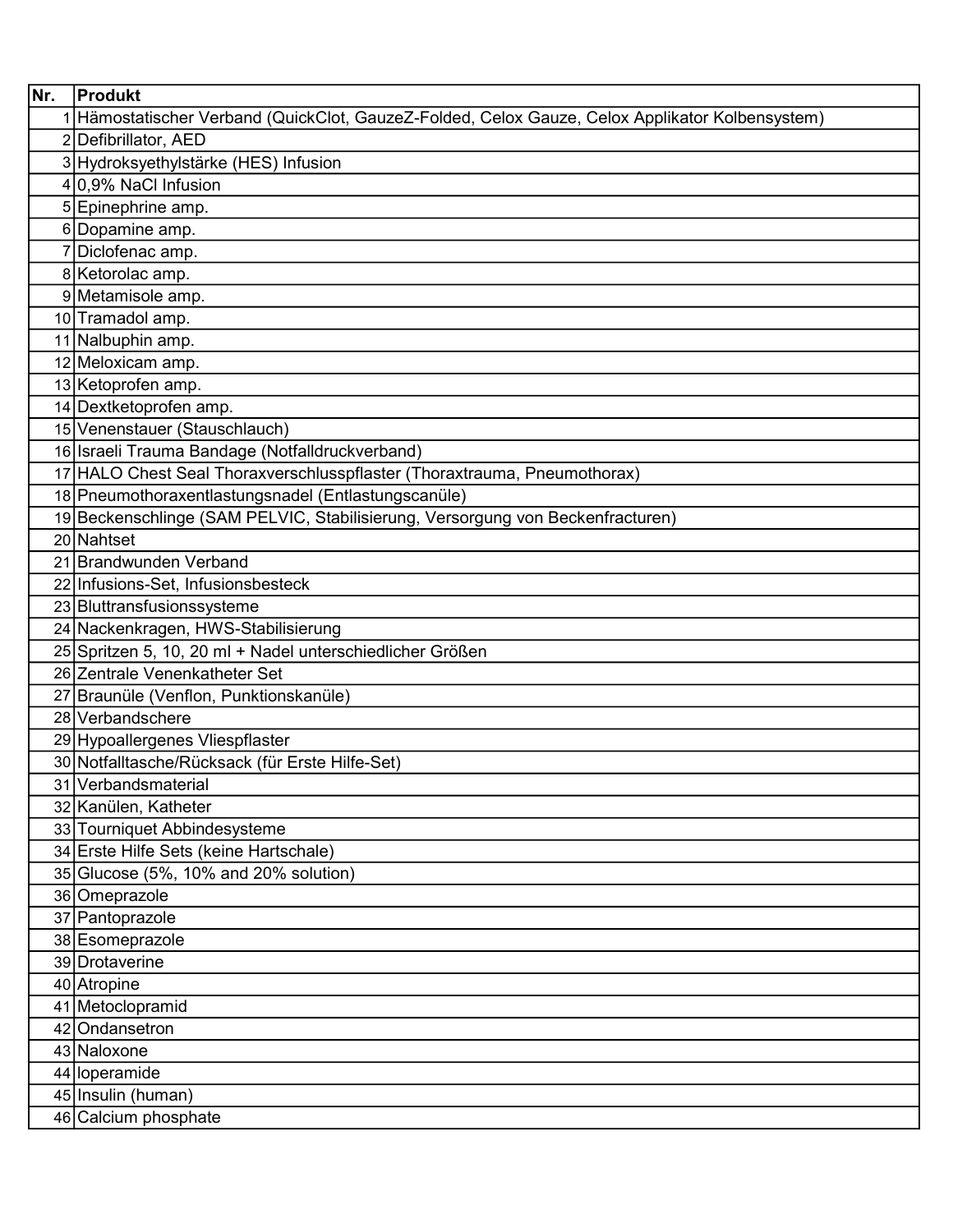| 47 Calcium carbonate                 |
|--------------------------------------|
| 48 Potassium chloride                |
| 49 Magnesium chloride                |
| 50 Magnesium sulfate                 |
| 51 Magnesium gluconate               |
| 52 Magnesium citrate                 |
| 53 Magnesium aspartate               |
| 54 Heparin                           |
| 55 Antithrombin III                  |
| 56 Dalteparin                        |
| 57 Enoxaparin                        |
| 58 Tranexamsäure                     |
| 59 Sterofundin                       |
| 60 Physiological saline solution     |
| 61 Ringer's solution                 |
| 62 Mannitol                          |
| 63 Sodium chloride                   |
| 64 Sodium citrate                    |
| 65 Amiodarone                        |
| 66 Norepinephrine                    |
| 67 Urapidil                          |
| 68 Clonidine                         |
| 69 Furosemide                        |
| 70 Dexamethasone                     |
| 71 Metoprolol                        |
| 72 Bisoprolol                        |
| 73 Verapamil                         |
| 74 Salicylic acid                    |
| 75 Ciclopirox                        |
| 76 Flucytosine                       |
| 77 Chloropyramine                    |
| 78 Oxybuprocaine                     |
| 79 Hydrocortisone                    |
| 80 Prednisolone                      |
| 81 Chlorhexidine                     |
| 82 Polihexanid<br>83 Povidone-iodine |
|                                      |
| 84 Cutasept                          |
| 85 Demoxytocin                       |
| 86 Oxytocin<br>87 Chloramphenicol    |
| 88 Ampicillin/Clavulansäure          |
| 89 Amoxicillin/Clavulansäure         |
| 90 Piperacillin/Tazobactam           |
| 91 Cefotaxime                        |
| 92 Ceftriaxone                       |
|                                      |
| 93 Cefepime                          |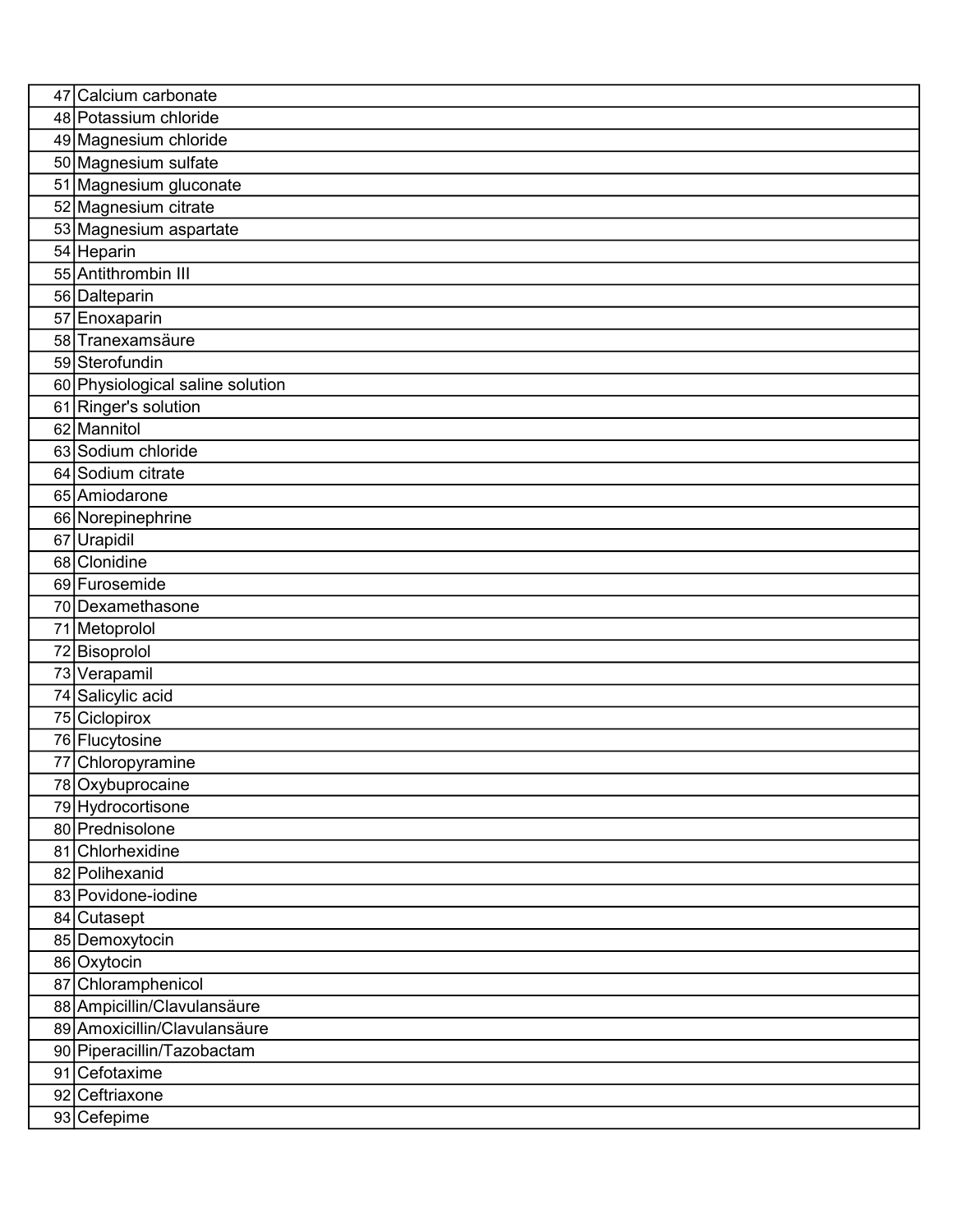| 94 Meropenem             |
|--------------------------|
| 95 Imipenem/Cilastatin   |
| 96 Erythromycin          |
| 97 Roxithromycin         |
| 98 Clarithromycin        |
| 99 Azithromycin          |
| 100 Clindamycin          |
| 101 Ciprofloxacin        |
| 102 Levofloxacin         |
| 103 Vancomycin           |
| 104 Nitrofurantoin       |
| 105 Linezolid            |
| 106 Daptomycin           |
| 107 Flucytosine          |
| 108 Caspofungin          |
| 109 Anidulafungin        |
| 110 <b>Ibuprofen</b>     |
| 111 Suxamethonium        |
| 112 Vecuronium           |
| 113 Atracurium           |
| 114 Sevoflurane          |
| 115 Thiopental           |
| 116 Ketamine             |
| 117 Propofol             |
| 118 Bupivacaine          |
| 119 Lidocaine            |
| 120 Ropivacaine          |
| 121 Morphine             |
| 122 Hydromorphone        |
| 123 Oxycodone            |
| 124 Hydromorphon/Naloxon |
| 125 Oxycodon/Naloxone    |
| 126 Fentanyl             |
| 127 Metamizol            |
| 128 Paracetamol          |
| 129 Haloperidol          |
| 130 Melperone            |
| 131 Diazepam             |
| 132 Oxazepam             |
| 133 Lorazepam            |
| 134 Caffeine             |
| 135 Salbutamol           |
| 136 Theophylline         |
| 137 Acetylcysteine       |
| 138 Loratadine           |
| 139 Nitric Oxide         |
| 140 Tetracycline         |